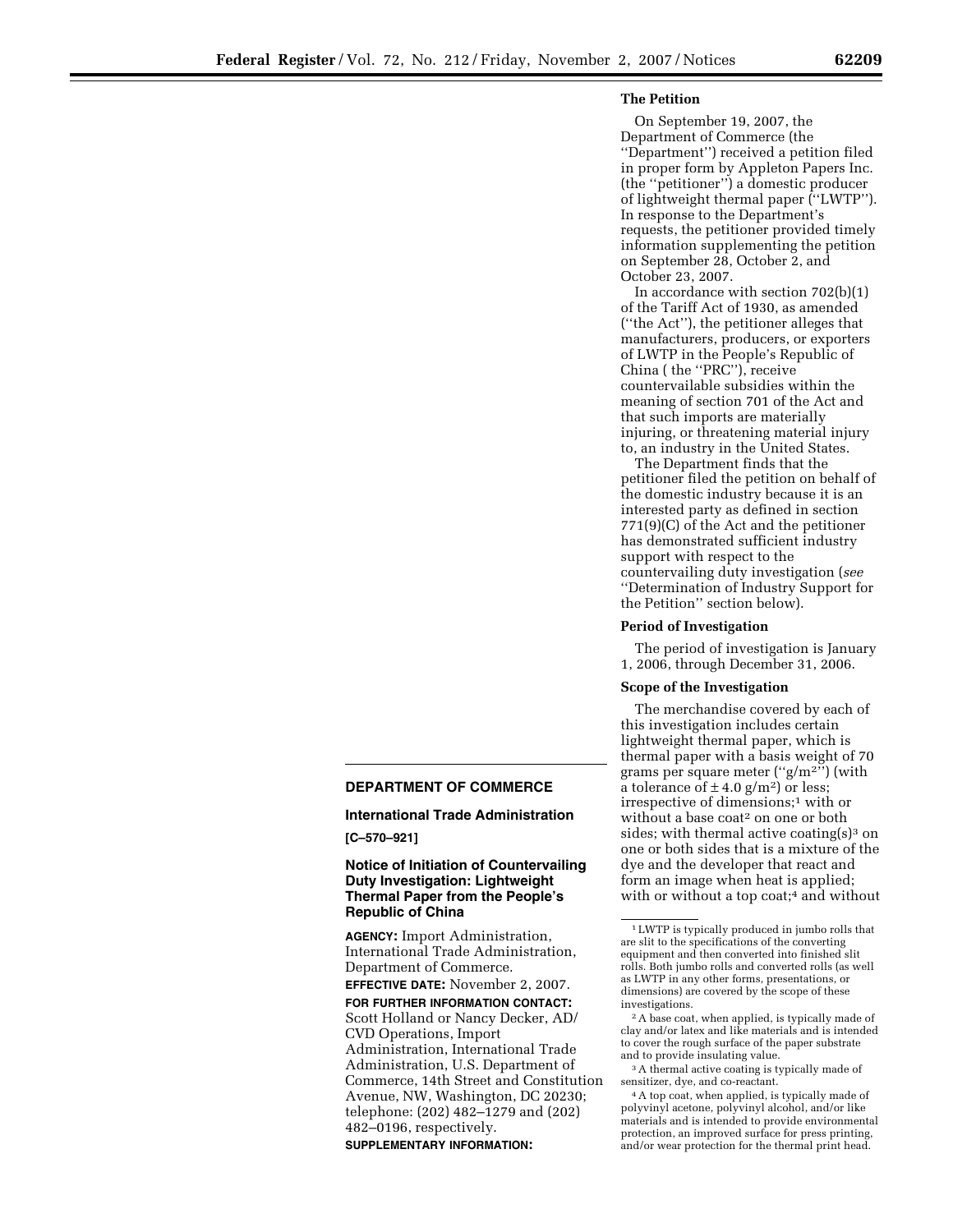an adhesive backing. Certain lightweight thermal paper is typically (but not exclusively) used in point–of-sale applications such as ATM receipts, credit card receipts, gas pump receipts, and retail store receipts. The merchandise subject to these investigations may be classified in the Harmonized Tariff Schedule of the United States (''HTSUS'') under subheadings 4811.90.8040 and 4811.90.9090.5 Although HTSUS subheadings are provided for convenience and customs purposes, the written description of the scope of this investigation is dispositive.

### **Comments on Scope of Investigation**

During our review of the petition, we discussed the scope with the petitioner to ensure that it is an accurate reflection of the products for which the domestic industry is seeking relief. Moreover, as discussed in the preamble to the regulations (*Antidumping Duties; Countervailing Duties; Final Rule*, 62 FR 27296, 27323 (May 19, 1997)), we are setting aside a period for interested parties to raise issues regarding product coverage. The Department encourages all interested parties to submit such comments within 20 calendar days of the publication of this notice. Comments should be addressed to Import Administration's Central Records Unit (''CRU''), Room 1870, U.S. Department of Commerce, 14th Street and Constitution Avenue, NW, Washington, DC 20230. The period of scope consultations is intended to provide the Department with ample opportunity to consider all comments and to consult with parties prior to the issuance of the preliminary determinations.

#### **Consultations**

Pursuant to section  $702(b)(4)(A)(ii)$  of the Act, the Department invited representatives of the Government of the PRC for consultations with respect to the countervailing duty petition. The Department held these consultations in Beijing, China, with representatives of the Government of the PRC on September 28, 2007. *See* the Memorandum to The File, entitled,

''Consultations with Officials from the Government of the People's Republic of China'' (September 28, 2007) on file in the CRU of the Department of Commerce, Room B–099.

# **Determination of Industry Support for the Petitions**

Section 702(b)(1) of the Act requires that a petition be filed by or on behalf of the domestic industry. Section  $702(c)(4)(A)$  of the Act provides that a petition meets this requirement if the domestic producers or workers who support the petition account for: (i) at least 25 percent of the total production of the domestic like product; and (ii) more than 50 percent of the production of the domestic like product produced by that portion of the industry expressing support for, or opposition to, the petition. Moreover, section  $702(c)(4)(D)$  of the Act provides that, if the petition does not establish support of domestic producers or workers accounting for more than 50 percent of the total production of the domestic like product, the Department shall: (i) poll the industry or rely on other information in order to determine if there is support for the petition, as required by subparagraph (A), or (ii) determine industry support using a statistically valid sampling method.

Section 771(4)(A) of the Act defines the ''industry'' as the producers as a whole of a domestic like product. Thus, to determine whether a petition has the requisite industry support, the statute directs the Department to look to producers and workers who produce the domestic like product. The International Trade Commission (ITC), which is responsible for determining whether ''the domestic industry'' has been injured, must also determine what constitutes a domestic like product in order to define the industry. While both the Department and the ITC must apply the same statutory definition regarding the domestic like product (section 771(10) of the Act), they do so for different purposes and pursuant to a separate and distinct authority. In addition, the Department's determination is subject to limitations of time and information. Although this may result in different definitions of the like product, such differences do not render the decision of either agency contrary to law. *See USEC, Inc. v. United States*, 132 F. Supp. 2d 1, 8 (CIT 2001), citing *Algoma Steel Corp. Ltd. v. United States*, 688 F. Supp. 639, 644 (CIT 1988), *aff'd* 865 F.2d 240 (Fed. Cir. 1989), *cert. denied* 492 U.S. 919 (1989).

Section 771(10) of the Act defines the domestic like product as ''a product which is like, or in the absence of like,

most similar in characteristics and uses with, the article subject to an investigation under this title.'' Thus, the reference point from which the domestic like product analysis begins is ''the article subject to an investigation,'' (*i.e.*, the class or kind of merchandise to be investigated, which normally will be the scope as defined in the petition).

With regard to the domestic like product, the petitioner does not offer a definition of domestic like product distinct from the scope of the investigation. Based on our analysis of the information submitted on the record, we have determined that lightweight thermal paper, both jumbo rolls and converted slit rolls, constitute a single domestic like product, which is defined further in the ''Scope of the Investigation'' section above, and we have analyzed industry support in terms of that domestic like product. For a discussion of the domestic like product analysis in this case, *see* the *Countervailing Duty Investigation Initiation Checklist: Lightweight Thermal Paper from the People's Republic of China* (*PRC Initiation Checklist*) at Attachment II, on file in the Central Records Unit, Room B–099 of the main Department of Commerce building.

On October 9, 2007, the Department extended the initiation deadline by 20 days to poll the domestic industry in accordance with section 702(c)(4)D) of the Act, because it was ''not clear from the petitions whether the industry support criteria have been met...'' *See Notice of Extension of the Deadline for Determining the Adequacy of the Antidumping Duty Petitions: Lightweight Thermal Paper from Germany, the Republic of Korea, and the People's Republic of China; and the Countervailing Duty Petition: Lightweight Thermal Paper from the People's Republic of China*, 72 FR 58639 (October 16, 2007).

On October 12 and 15, 2007, we issued polling questionnaires to all known producers of jumbo rolls and converted slit rolls of lightweight thermal paper identified in the petitions, submissions from other interested parties, and by the ITC. The questionnaires are on file in the CRU in room B–099 of the main Department of Commerce building. We requested that each company complete the polling questionnaire, certify its response, and fax its response to the Department by the due date. For a detailed discussion of the responses received *see PRC Initiation Checklist* at Attachment II.

Our analysis of the data indicates that the domestic producers of lightweight thermal paper who support the petitions

<sup>5</sup>HTSUS subheading 4811.90.8000 was a classification used for LWTP until January 1, 2007. Effective that date, subheading 4811.90.8000 was replaced with 4811.90.8020 (for gift wrap, a nonsubject product) and 4811.90.8040 (for ''other,'' including LWTP). HTSUS subheading 4811.90.9000 was a classification for LWTP until July 1, 2005. Effective that date, subheading 4811.90.9000 was replaced with 4811.90.9010 (for tissue paper, a non-subject product) and 4811.90.9090 (for ''other,'' including LWTP). Petitioner indicated that, from time to time, LWTP also may have been entered under HTSUS subheading 3703.90, HTSUS heading 4805, and perhaps other subheadings of the HTSUS.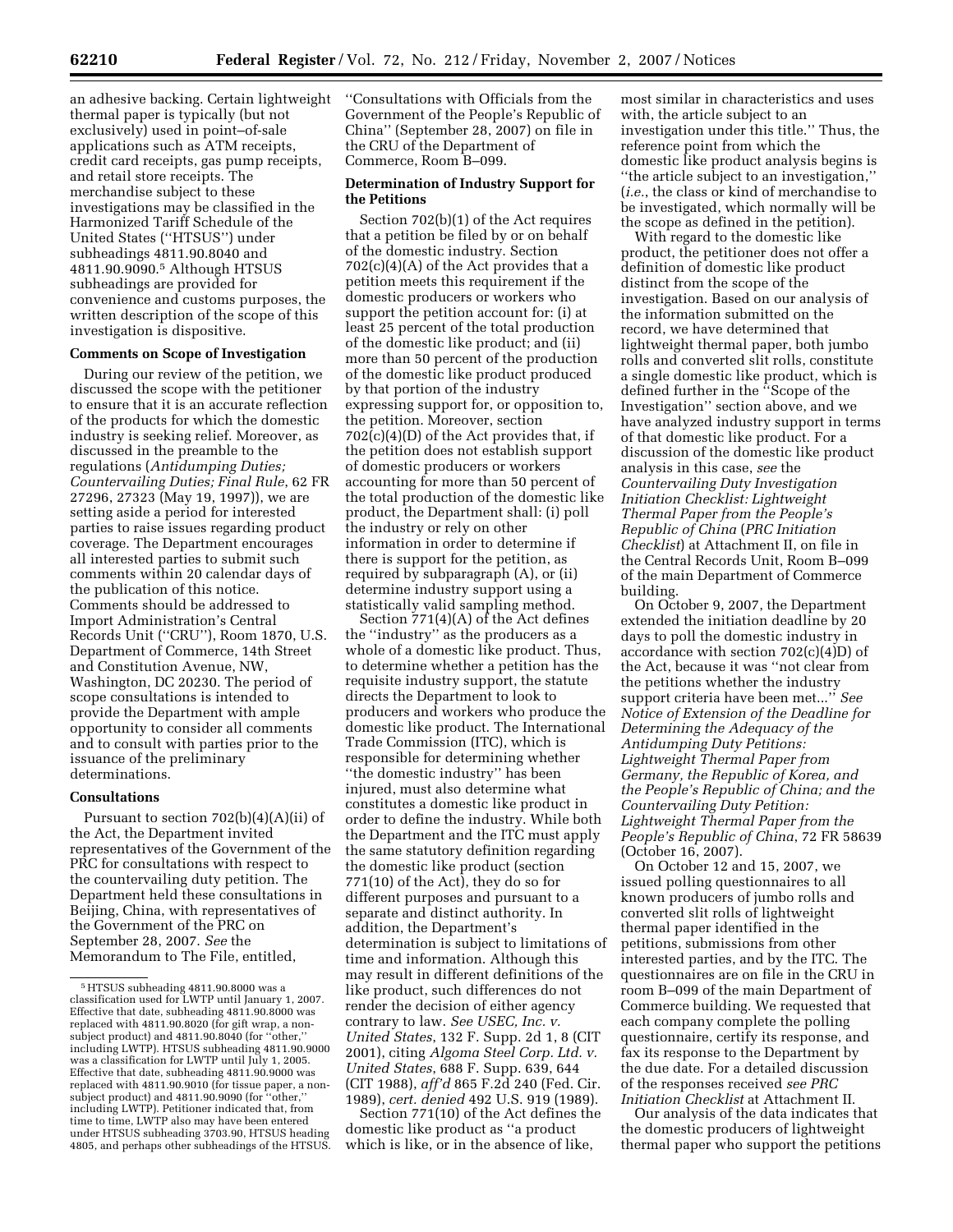account for at least 25 percent of the total production of the domestic like product and more than 50 percent of the production (by quantity and U.S. dollar sales value) of the domestic like product produced by that portion of the industry expressing support for, or opposition to, the petition. *See PRC Initiation Checklist* at Attachment II. Accordingly, the Department determines that the industry support requirements of section 702(c)(4)(A) of the Act have been met. Therefore, the Department determines that the petitioner filed the petition on behalf of the domestic industry because it is an interested party as defined in section 771(9)(C) of the Act and it has demonstrated sufficient industry support with respect to the countervailing duty investigation that it is requesting the Department initiate. *See PRC Initiation Checklist* at Attachment II.

#### **Injury Test**

Because the PRC, is a ''Subsidies Agreement Country'' within the meaning of section 701(b) of the Act, section 701(a)(2) of the Act applies to this investigation. Accordingly, the ITC must determine whether imports of the subject merchandise from the PRC materially injure, or threaten material injury to, a U.S. industry.

# **Allegations and Evidence of Material Injury and Causation**

The petitioner alleges that the U.S. industry producing the domestic like product is being materially injured, or is threatened with material injury, by reason of the individual and cumulated subsidized imports of the subject merchandise. The petitioner contends that the industry's injured condition is illustrated by reduced market share, increased inventories, lost sales, reduced production, reduced capacity and capacity utilization rate, reduced shipments, underselling and price depression or suppression, lost revenue, and a decline in financial performance. We have assessed the allegations and supporting evidence regarding material injury and causation, and we have determined that these allegations are properly supported by adequate evidence and meet the statutory requirements for initiation. *See PRC Initiation Checklist* at Attachment III (Injury).

# **Initiation of Countervailing Duty Investigation**

Section 702(b) of the Act requires the Department to initiate a countervailing duty proceeding whenever an interested party files a petition on behalf of an industry that; (1) alleges the elements

necessary for an imposition of a duty under section 701(a) of the Act; and (2) is accompanied by information reasonably available to the petitioner(s) supporting the allegations. The Department has examined the countervailing duty petition on LWTP from the PRC and finds that it complies with the requirements of section 702(b) of the Act. Therefore, in accordance with section 702(b) of the Act, we are initiating a countervailing duty investigation to determine whether manufacturers, producers, or exporters of LWTP in the PRC receive countervailable subsidies. For a discussion of evidence supporting our initiation determination, see *PRC Initiation Checklist*.

We are including in our investigation the following programs alleged in the petition to have provided countervailable subsidies to producers and exporters of the subject merchandise in the PRC:

*Preferential Lending*  1. Government Policy Lending Program

- 2. Loans provided pursuant to the Northeast Revitalization Program
- 3. Loan guarantees from government– owned and controlled banks *Income Tax Programs*
- 4. ''Two Free, Three Half'' program
- 5. Income tax exemption program for export–oriented foreign investment enterprises ("FIEs")
- 6. Corporate income tax refund program for reinvestment of FIE profits in export–oriented enterprises
- 7. Local income tax exemption and reduction program for ''productive'' FIEs
- 8. Reduced income tax rates for FIEs based on location
- 9. Reduced income tax rate for knowledge or technology intensive FIEs
- 10. Reduced income tax rate for high or new technology FIEs
- 11. Preferential tax policies for research and development at FIEs
- 12. Income tax credits on purchases of domestically produced equipment by domestically–owned companies
- *Indirect Tax Programs and Import Tariff Program*
- 13. Export payments characterized as VAT rebates
- 14. VAT and tariff exemptions on imported equipment

*Grant Programs* 

- 15. State Key Technology Renovation Program Fund
- *Provincial Subsidy Programs*
- 16. Funds for ''outward expansion'' of
- industries in Guangdong Province 17. Export interest subsidy funds for enterprises located in Shenzhen City or Zhejiang Province
- 18. Loans and interest subsidies pursuant to the Liaoning Province's five-year framework
- *Currency Programs*

19. Currency retention For further information explaining why the Department is investigating these programs, see *China Initiation Checklist*.

We are not including in our investigation the following programs alleged to benefit producers and exporters of the subject merchandise in the PRC:

A. *Currency manipulation*  Petitioner alleges that the PRC government's policy of maintaining an undervalued RMB is an export subsidy that provides either a direct transfer of funds or the provision of a good or service at less than adequate remuneration. Petitioner has not sufficiently alleged the elements necessary for the imposition of a countervailing duty and did not support the allegation with reasonably available information. Therefore, we do not plan to investigate the currency manipulation program.

- B. *Provision Of Goods Or Services For* 
	- *Less Than Adequate Remuneration*
- 1. Electricity and natural gas 2. Water
- 3. Papermaking chemicals
- 4. Land

### **Respondent Selection**

For this investigation, the Department expects to select respondents based on U.S. Customs and Border Protection data for U.S. imports during the POI. We intend to make our decision regarding respondent selection within 20 days of publication of this **Federal Register**  notice. The Department invites comments regarding the CBP data and respondent selection within seven calendar days of publication of this **Federal Register** notice.

# **Distribution of Copies of the Petition**

In accordance with section  $702(b)(4)(A)(i)$  of the Act, a copy of the public version of the petition has been provided to the Government of the PRC. As soon as and to the extent practicable, we will attempt to provide a copy of the public version of the petition to each exporter named in the petition, consistent with 19 CFR 351.203(c)(2).

#### **ITC Notification**

We have notified the ITC of our initiation, as required by section 702(d) of the Act.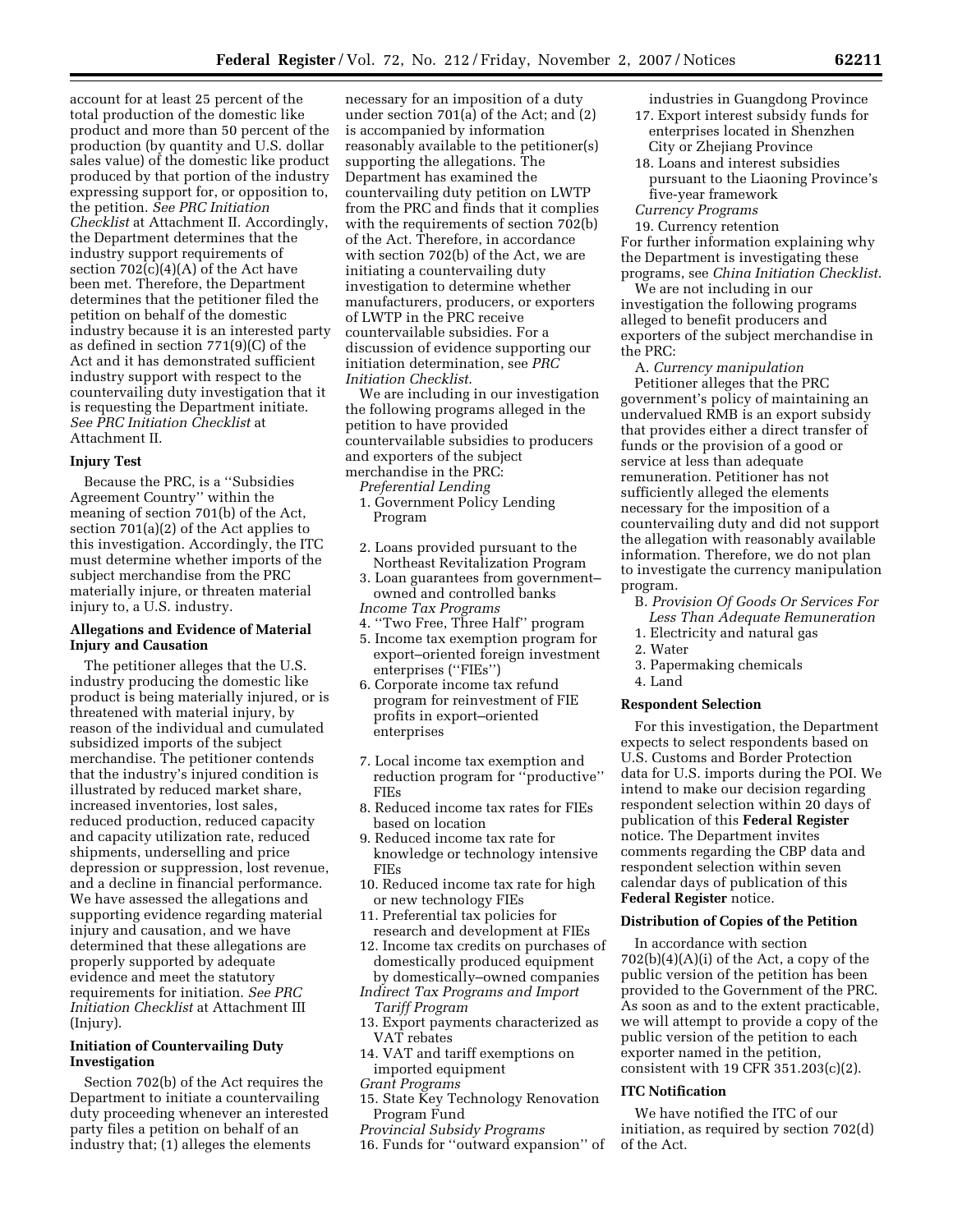Ξ

# **Preliminary Determination by the ITC**

The ITC will preliminarily determine, within 25 days after the date on which it receives notice of the initiation, whether there is a reasonable indication that imports of subsidized LWTP from the PRC are causing material injury, or threatening to cause material injury, to a U.S. industry. *See* section 703(a)(2) of the Act. A negative ITC determination will result in the investigation being terminated; otherwise, the investigation will proceed according to statutory and regulatory time limits.

This notice is issued and published pursuant to section 777(i) of the Act.

Dated: October 29, 2007.

**Stephen J. Claeys,**  *Acting Assistant Secretary for Import Administration.*  [FR Doc. E7–21616 Filed 11–1–07; 8:45 am] **BILLING CODE 3510–DS–S**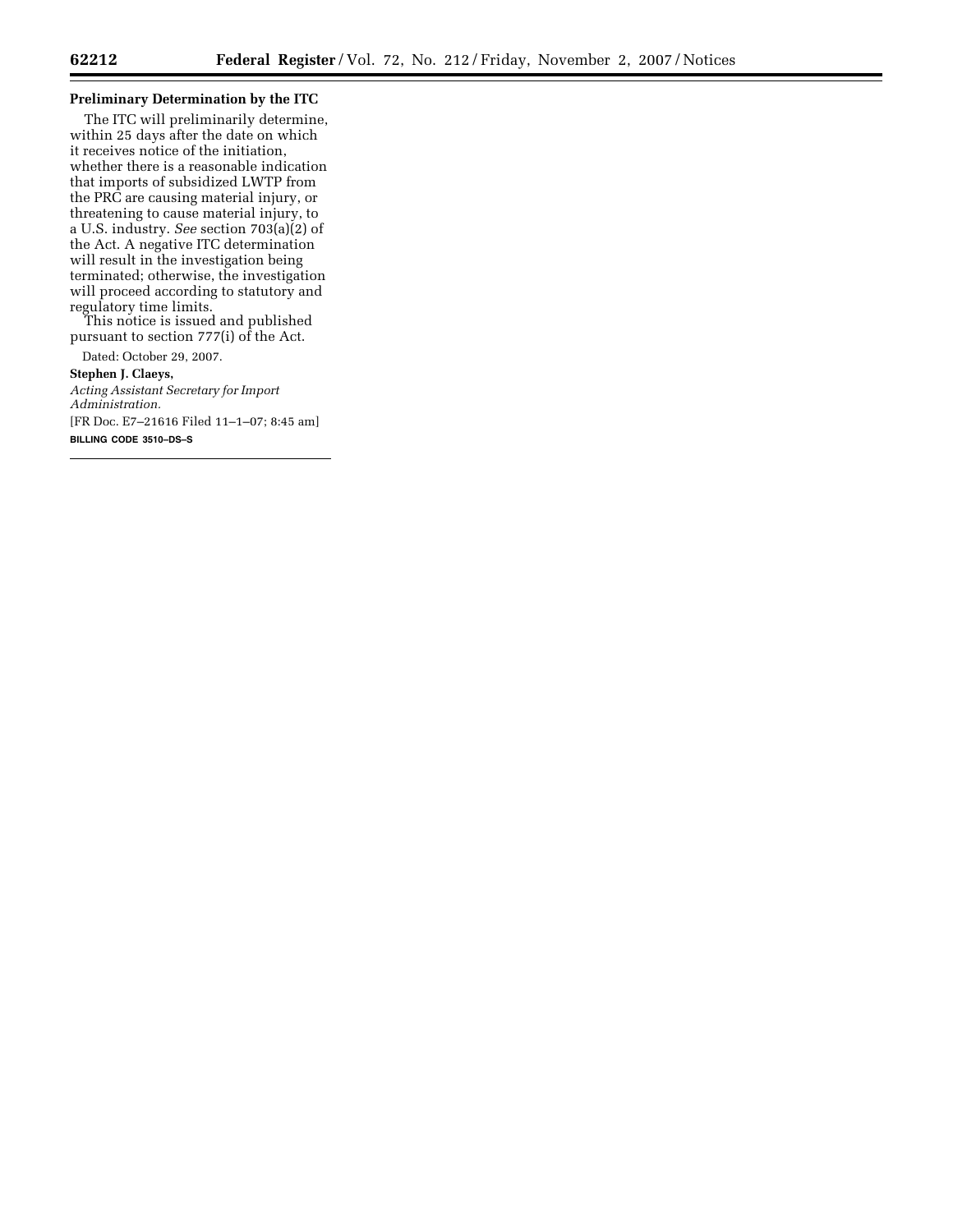# **DEPARTMENT OF COMMERCE**

**International Trade Administration [A–428–840, A–580–860, A–570–920]** 

**Notice of Initiation of Antidumping Duty Investigations: Lightweight Thermal Paper from Germany, the Republic of Korea, and the People's Republic of China** 

**AGENCY:** Import Administration, International Trade Administration, Department of Commerce.

**EFFECTIVE DATE:** November 5, 2007.

**FOR FURTHER INFORMATION CONTACT:**  Dmitry Vladimirov at (202) 482–0665 (Republic of Korea), Blanche Ziv at (202) 482–4207 or Hallie Zink at (202) 482–6907 (People's Republic of China), Victoria Cho at (202) 482–5075 or Christopher Hargett at (202) 482–4161 (Germany), Import Administration, International Trade Administration, U.S. Department of Commerce, 14th Street and Constitution Avenue, NW, Washington, DC 20230.

# **INITIATION OF INVESTIGATION**

# **The Petition**

On September 19, 2007, the Department of Commerce (Department) received an antidumping petition concerning lightweight thermal paper from Germany, the Republic of Korea (Korea), and the People's Republic of China (PRC), filed by Appleton Papers, Inc. (the petitioner) on behalf of the domestic industry producing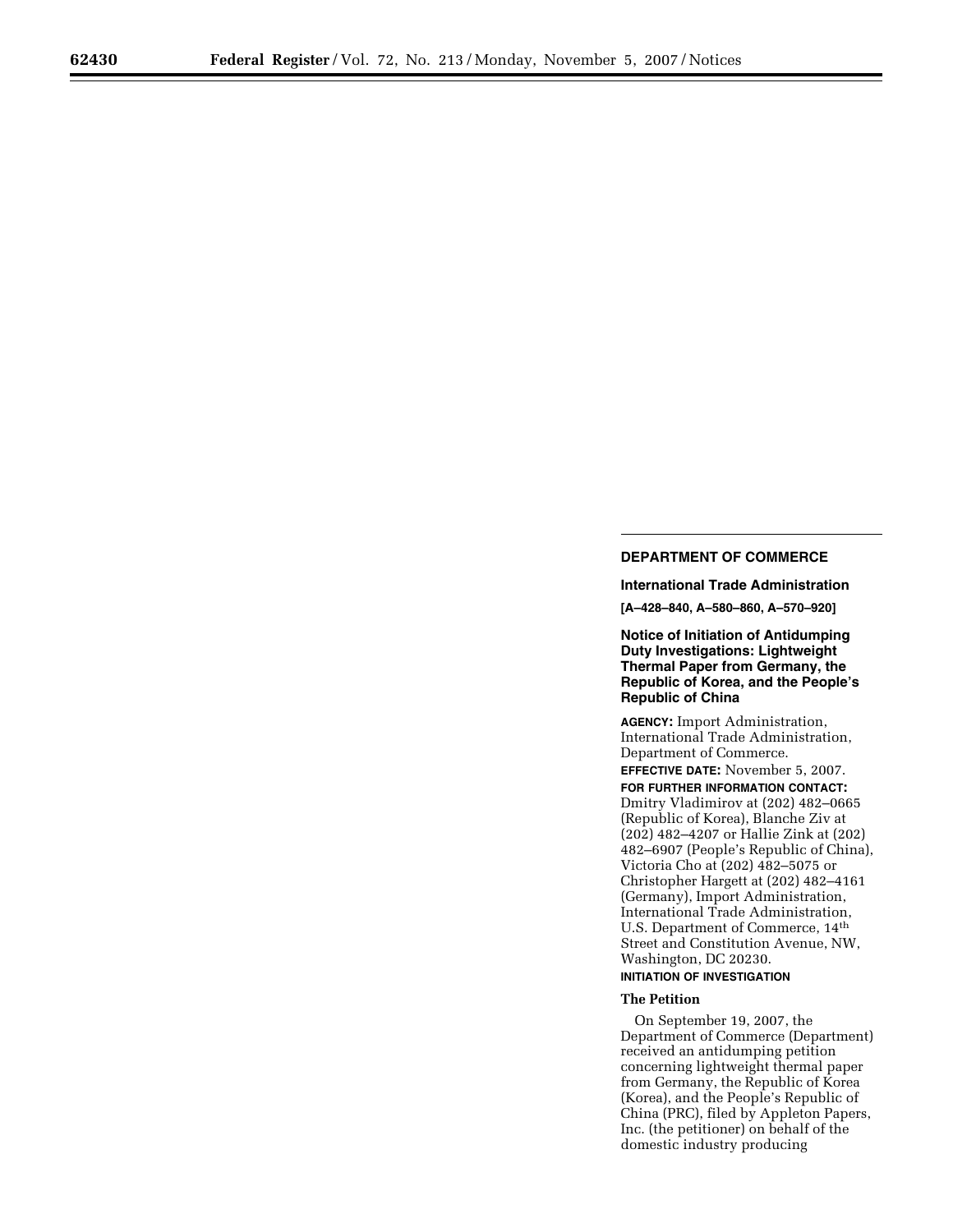lightweight thermal paper. *See*  Antidumping Duty Petition on Lightweight Thermal Paper from Germany, the Republic of Korea, and the People's Republic of China and Countervailing Duty Petition on Lightweight Thermal Paper from the People's Republic of China (September 19, 2007) (Petition). The petitioner is a domestic producer of lightweight thermal paper (LWTP). On September 24, 2007, the Department issued a request for additional information and clarification of certain areas of the Petition. On September 28, 2007, in response to the Department's request, the petitioner filed a supplement to the Petition. *See*  Lightweight Thermal Paper from Germany, the Republic of Korea, and the People's Republic of China; Petitioner's Response to the Department's September 24, 2007 Request for Clarification of Certain Items Contained in the Petition (September 28, 2007) (Supplement to the Petition).

In accordance with section 732(b) of the Tariff Act of 1930, as amended (the Act), the petitioner alleges that imports of LWTP from Germany, Korea, and the PRC are being, or are likely to be, sold in the United States at less than fair value within the meaning of section 731 of the Act and that such imports are materially injuring, or threatening material injury to, an industry in the United States. The petitioner also alleges that sales of LWTP from Germany and Korea have been made at prices below the cost of production (COP).

The Department finds that the petitioner filed this Petition on behalf of the domestic industry because it is an interested party as defined in section 771(9)(C) of the Act and has demonstrated sufficient industry support with respect to the initiation of the antidumping duty investigations that the petitioner is requesting. *See* the ''Determination of Industry Support for the Petition'' section below.

#### **Period of Investigation**

Because the Petition was filed on September 19, 2007, the anticipated period of investigation (POI) for Germany and Korea is July 1, 2006, through June 30, 2007. The anticipated POI for the PRC is January 1, 2007, through June 30, 2007. *See* 19 CFR 351.204(b).

#### **Scope of the Investigations**

The merchandise covered by each of these investigations includes certain lightweight thermal paper, which is thermal paper with a basis weight of 70 grams per square meter  $(g/m^2)$  (with a

tolerance of  $\pm$  4.0 g/m<sup>2</sup>) or less; irrespective of dimensions;1 with or without a base coat<sup>2</sup> on one or both sides; with thermal active coating $(s)$ <sup>3</sup> on one or both sides that is a mixture of the dye and the developer that react and form an image when heat is applied; with or without a top coat;<sup>4</sup> and without an adhesive backing. Certain lightweight thermal paper is typically (but not exclusively) used in point–of-sale applications such as ATM receipts, credit card receipts, gas pump receipts, and retail store receipts. The merchandise subject to these investigations may be classified in the Harmonized Tariff Schedule of the United States (HTSUS) under subheadings 4811.90.8040 and 4811.90.9090.5 Although HTSUS subheadings are provided for convenience and customs purposes, the written description of the scope of these investigations are dispositive.

#### **Comments on Scope of Investigations**

We are setting aside a period for interested parties to raise issues regarding product coverage. *See*, *e.g.*, *Antidumping Duties; Countervailing Duties; Final Rule*, 62 FR 27296, 27323 (May 19, 1997). The Department encourages all interested parties to submit such comments within 20 calendar days of signature of this notice. Comments should be addressed to Import Administration's Central Records Unit (CRU), Room 1870, U.S. Department of Commerce, 14th Street and Constitution Avenue, NW, Washington, DC 20230. The period of scope consultations is intended to

2A base coat, when applied, is typically made of clay and/or latex and like materials and is intended to cover the rough surface of the paper substrate and to provide insulating value.

3A thermal active coating is typically made of sensitizer, dye, and co-reactant.

4A top coat, when applied, is typically made of polyvinyl acetone, polyvinyl alcohol, and/or like materials and is intended to provide environmental protection, an improved surface for press printing, and/or wear protection for the thermal print head.

5HTSUS subheading 4811.90.8000 was a classification used for LWTP until January 1, 2007. Effective that date, subheading 4811.90.8000 was replaced with 4811.90.8020 (for gift wrap, a nonsubject product) and 4811.90.8040 (for "other, including LWTP). HTSUS subheading 4811.90.9000 was a classification for LWTP until July 1, 2005. Effective that date, subheading 4811.90.9000 was replaced with 4811.90.9010 (for tissue paper, a non-subject product) and 4811.90.9090 (for ''other,'' including LWTP). Petitioner indicated that, from time to time, LWTP also may have been entered under HTSUS subheading 3703.90, HTSUS heading 4805, and perhaps other subheadings of the HTSUS.

provide the Department with ample opportunity to consider all comments and to consult with parties prior to the issuance of the preliminary determinations.

## **Determination of Industry Support for the Petition**

Section 732(b)(1) of the Act requires that a petition be filed by or on behalf of the domestic industry. Section  $732(c)(4)(A)$  of the Act provides that a petition meets this requirement if the domestic producers or workers who support the petition account for: (i) at least 25 percent of the total production of the domestic like product; and (ii) more than 50 percent of the production of the domestic like product produced by that portion of the industry expressing support for, or opposition to, the petition. Moreover, section  $732(c)(4)(D)$  of the Act provides that, if the petition does not establish support of domestic producers or workers accounting for more than 50 percent of the total production of the domestic like product, the Department shall: (i) poll the industry or rely on other information in order to determine if there is support for the petition, as required by subparagraph (A), or (ii) determine industry support using a statistically valid sampling method.

Section 771(4)(A) of the Act defines the ''industry'' as the producers as a whole of a domestic like product. Thus, to determine whether a petition has the requisite industry support, the statute directs the Department to look to producers and workers who produce the domestic like product. The International Trade Commission (ITC), which is responsible for determining whether ''the domestic industry'' has been injured, must also determine what constitutes a domestic like product in order to define the industry. While both the Department and the ITC must apply the same statutory definition regarding the domestic like product (section 771(10) of the Act), they do so for different purposes and pursuant to a separate and distinct authority. In addition, the Department's determination is subject to limitations of time and information. Although this may result in different definitions of the like product, such differences do not render the decision of either agency contrary to law. *See* USEC, Inc. v. United States, 132 F. Supp. 2d 1, 8 (CIT 2001), citing Algoma Steel Corp. Ltd. v. United States, 688 F. Supp. 639, 644 (CIT 1988), aff'd 865 F.2d 240 (Fed. Cir. 1989), cert. denied 492 U.S. 919 (1989).

Section 771(10) of the Act defines the domestic like product as ''a product which is like, or in the absence of like,

<sup>1</sup>LWTP is typically produced in jumbo rolls that are slit to the specifications of the converting equipment and then converted into finished slit rolls. Both jumbo rolls and converted rolls (as well as LWTP in any other forms, presentations, or dimensions) are covered by the scope of these investigations.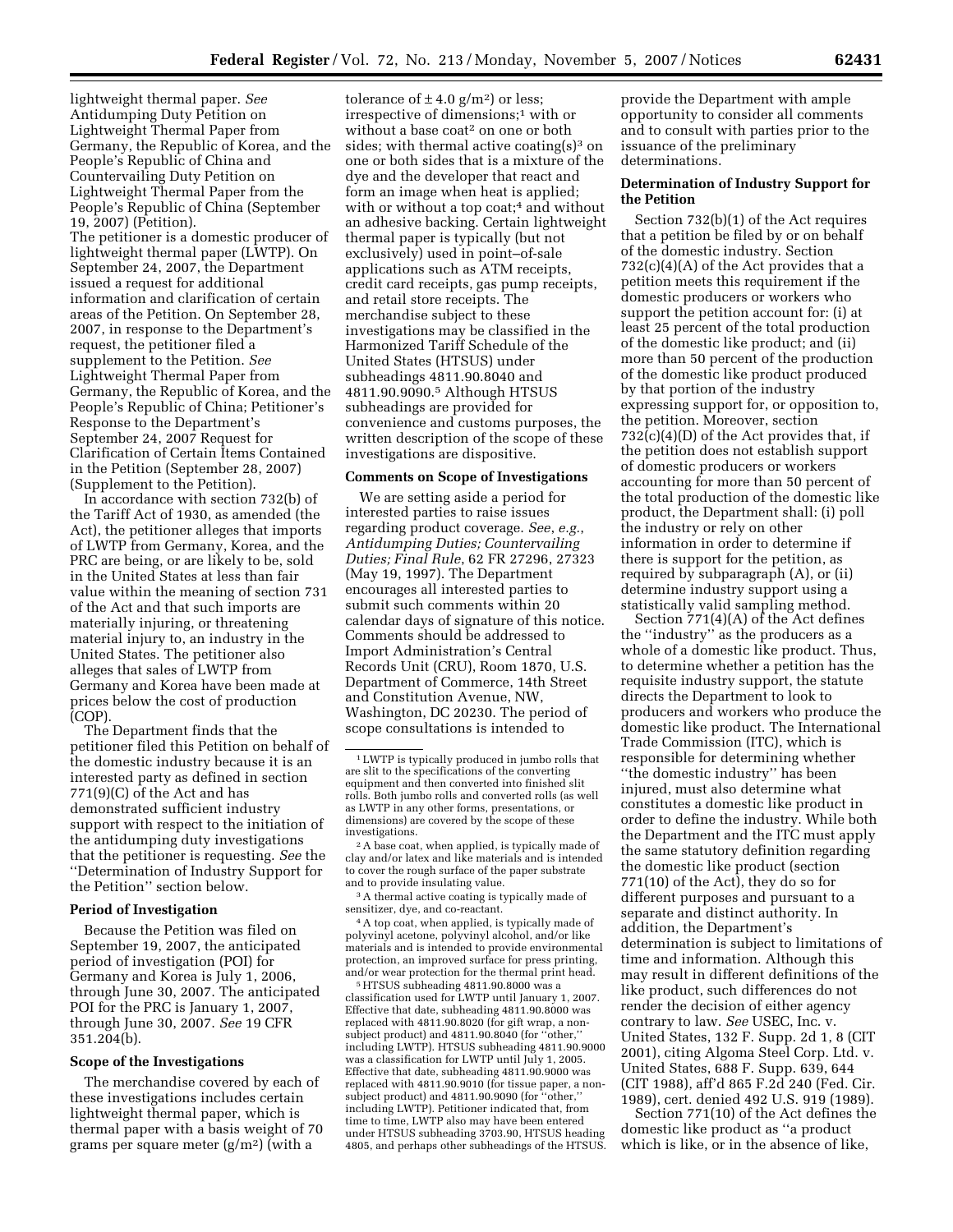most similar in characteristics and uses with, the article subject to an investigation under this title.'' Thus, the reference point from which the domestic like product analysis begins is ''the article subject to an investigation,'' (*i.e.*, the class or kind of merchandise to be investigated, which normally will be the scope as defined in the petition).

With regard to the domestic like product, the petitioner does not offer a definition of domestic like product distinct from the scope of the investigations. Based on our analysis of the information submitted on the record, we have determined that lightweight thermal paper, both jumbo rolls and converted slit rolls, constitute a single domestic like product, which is defined further in the ''Scope of the Investigations'' section above, and we have analyzed industry support in terms of that domestic like product. For a discussion of the domestic like product analysis in this case, see the Antidumping Duty Investigation Initiation Checklist: Lightweight Thermal Paper from Germany (Germany Initiation Checklist) at Attachment II, Antidumping Duty Investigation Initiation Checklist: Lightweight Thermal Paper from Korea (Korea Initiation Checklist) at Attachment II, and the Antidumping Duty Investigation Initiation Checklist: Lightweight Thermal Paper from the People's Republic of China (PRC Initiation Checklist) at Attachment II, on file in the CRU, Room B–099 of the main Department of Commerce building.

On October 9, 2007, the Department extended the initiation deadline by 20 days to poll the domestic industry in accordance with section  $702(c)(4)D$  of the Act, because it was ''not clear from the petitions whether the industry support criteria have been met...'' *See Notice of Extension of the Deadline for Determining the Adequacy of the Antidumping Duty Petitions: Lightweight Thermal Paper from Germany, the Republic of Korea, and the People's Republic of China; and the Countervailing Duty Petition: Lightweight Thermal Paper from the People's Republic of China*, 72 FR 58639 (October 16, 2007).

On October 12 and 15, 2007, we issued polling questionnaires to all known producers of jumbo rolls and converted slit rolls of lightweight thermal paper identified in the petitions, submissions from other interested parties, and by the ITC. The questionnaires are on file in the CRU in room B–099 of the main Department of Commerce building. We requested that each company complete the polling questionnaire and certify their

responses by faxing their responses to the Department by the due date. For a detailed discussion of the responses received see the Germany Initiation Checklist, Korea Initiation Checklist, and PRC Initiation Checklist (collectively, ''Initiation Checklists'') at Attachment II.

Our analysis of the data indicates that the domestic producers of lightweight thermal paper who support the petitions account for at least 25 percent of the total production of the domestic like product and more than 50 percent of the production (by quantity and U.S. dollar sales value) of the domestic like product produced by that portion of the industry expressing support for, or opposition to, the petitions. *See* Initiation Checklists at Attachment II. Accordingly, the Department determines that the industry support requirements of section  $732(c)(4)(A)$  of the Act have been met. Therefore, the Department determines that the petitioner filed these petitions on behalf of the domestic industry because it is an interested party as defined in section 771(9)(C) of the Act and it has demonstrated sufficient industry support with respect to the antidumping investigations that it is requesting the Department initiate. *See*  Initiation Checklists at Attachment II.

# **Allegations and Evidence of Material Injury and Causation**

The petitioner alleges that the U.S. industry producing the domestic like product is being materially injured, or is threatened with material injury, by reason of the individual and cumulated imports of the subject merchandise sold at less than normal value (NV). The petitioner contends that the industry's injured condition is illustrated by reduced market share, increased inventories, lost sales, reduced production, reduced capacity and capacity utilization rate, reduced shipments, underselling and price depression or suppression, lost revenue, and a decline in financial performance. We have assessed the allegations and supporting evidence regarding material injury and causation, and we have determined that these allegations are properly supported by adequate evidence and meet the statutory requirements for initiation. *See*  Initiation Checklists at Attachment III (Injury).

# **Allegations of Sales at Less Than Fair Value**

The following is a description of the allegations of sales at less than fair value upon which the Department based its decision to initiate these investigations on imports of LWTP from Germany,

Korea, and the PRC. The sources of data for the deductions and adjustments relating to the U.S. price as well as NV for Germany and Korea are discussed in greater detail in the Initiation Checklists. We corrected certain information in the petitioner's margin calculations for the PRC. The corrections are provided in detail in the PRC Initiation Checklist. Should the need arise to use any of this information as facts available under section 776 of the Act in our preliminary or final determinations, we will re–examine the information and revise the margin calculations, if appropriate.

# *Alleged U.S. Price and Normal Value: Germany*

The petitioner calculated export price (EP) using information from Koehler and Mitsubishi Hi–Tec, two manufacturers of LWTP in Germany. The price data are based on the same products used as the basis for the cost model, as well as the basis for NV. The petitioner's calculation of EP starts with the gross price. The petitioner then calculated net price by deducting the amount for U.S. inland freight, ocean freight and insurance to arrive at an ex– factory price. *See* Petition Volume III at 9 and Exhibits 12, 13, 14, and 15. The petitioner did not deduct foreign inland freight because the manufacturer's plants are located near waterways in Germany. However, the petitioner estimated U.S. inland freight charges by using freight charges from the most likely port of entry to the respective delivery points. *See* Petition, Volume III at Exhibit 15.

### *Normal Value: Germany*

The petitioner was able to determine domestic German prices for LWTP by obtaining pricing data for Mitsubishi Hitec, through a market researcher. *See*  memorandum entitled, ''Telephone Call to Market Research Firm Regarding the Antidumping Petition on Lightweight Thermal Paper (LWTP) from Germany,'' dated October 5, 2007. The petitioner deducted freight and other appropriate items from the gross price to obtain the NV. *See* Germany Petition, Volume III at page 2 and Exhibits 2–4. The petitioner then converted the Euro per metric ton (MT) amount to U.S. dollar per MT amount by applying the POI exchange rate.

# *Cost of Production: Germany*

The petitioner has provided information demonstrating reasonable grounds to believe or suspect that sales of thermal paper in the home market were made at prices below the fully absorbed COP, within the meaning of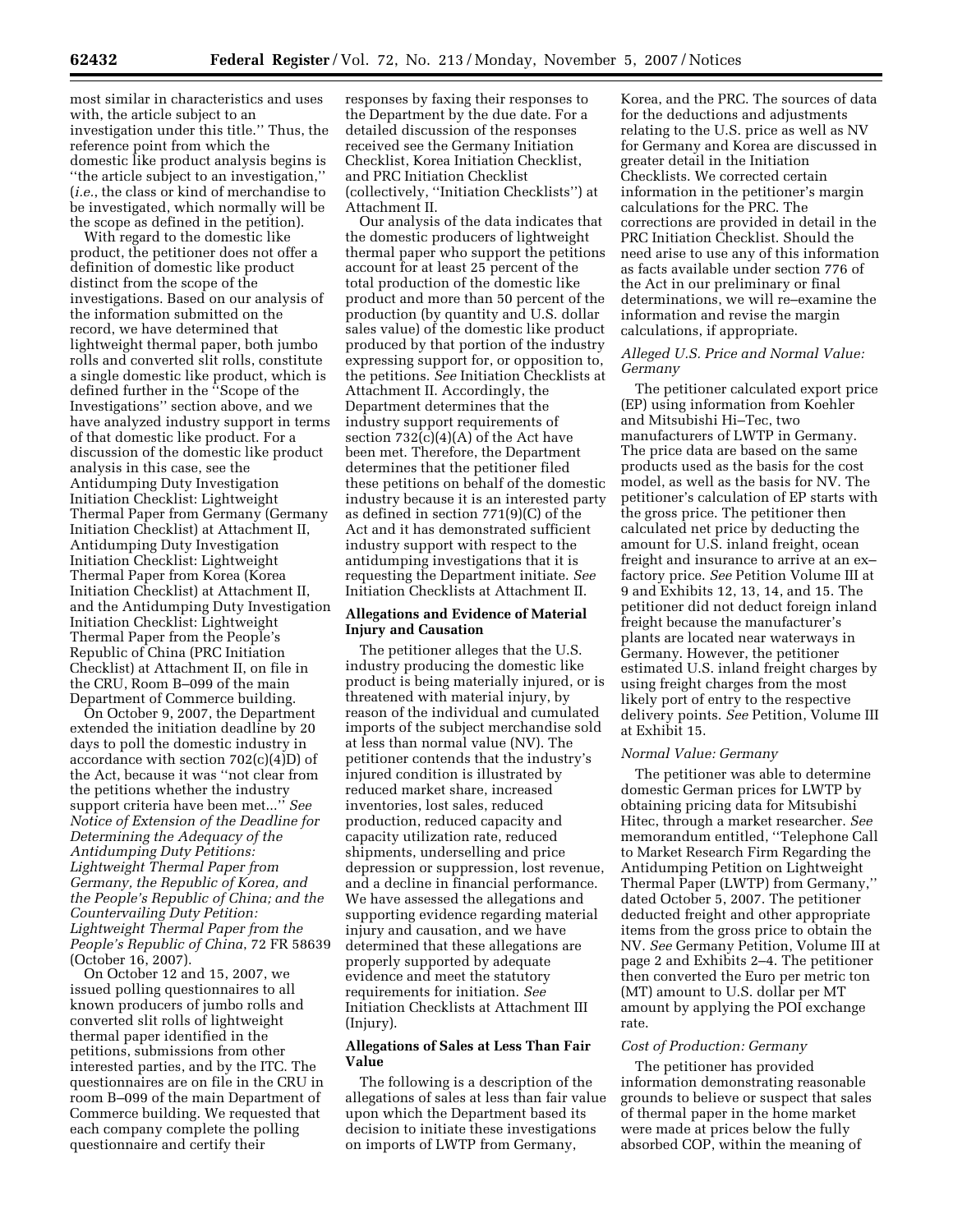section 773(b) of the Act, and requested that the Department conduct a sales– below-cost investigation. Pursuant to section 773(b)(3) of the Act, COP consists of the cost of manufacturing (COM); selling, general and administrative (SG&A) expenses; financial expenses; and packing expenses. The petitioner calculated COM and packing expenses using input quantities based on the production experience of a U.S. LWTP manufacturer during the POI, multiplied by the costs incurred to manufacture LWTP in Germany using publicly available data. To calculate average factory overhead, SG&A and financial expense rates, petitioner relied on the 2006 financial statements of Koehler Holding GmbH & Co., KG.

Based upon a comparison of the prices of the foreign–like product in the home market to the calculated COP of the product, we find reasonable grounds to believe or suspect that sales of the foreign like product were made below the COP, within the meaning of section 773(b)(2)(A)(i) of the Act. Accordingly, the Department is initiating a country– wide cost investigation. If we determine during the course of the investigation that the home market (*i.e.*, Germany) is not viable, our initiation of a country– wide cost investigation with respect to sales in Germany will be rendered moot. *See* Germany Initiation Checklist.

# *Normal Value Based on Constructed Value: Germany*

Pursuant to sections 773(a)(4), 773(b) and 773(e) of the Act, the petitioner calculated NV based on constructed value (CV). The petitioner calculated CV using the same average COM, SG&A, financial and packing figures used to compute the COP. The petitioner then added profit based on the profit rate calculated based on the 2006 financial statements of Koehler Holding GmbH & Co., KG. *See* Germany Initiation Checklist.

### *Alleged U.S. Price and Normal Value: Korea*

The petitioner calculated export price using pricing data in the United States provided by a Korean manufacturer of the subject merchandise. The petitioner adjusted U.S. prices for international freight and insurance and U.S. inland freight. *See* Petition, Volume IV at pages 8–9.

# *Normal Value: Korea*

The petitioner was able to determine domestic Korean prices for lightweight thermal paper by obtaining pricing data, through an economic consultant, from a Korean manufacturer of lightweight

thermal paper. *See* Memorandum entitled, ''Telephone Call to Market Research Firm Regarding the Antidumping Petition on Lightweight Thermal Paper from Korea,'' dated October 1, 2007. The pricing data did not identify specific sales and payment terms associated with it. The petitioner claims that a Korean manufacturer made it known to an economic consultant that, with one exception, all pricing data are on a delivered basis. The petitioner did not make an adjustment to home– market price for foreign inland freight because it did not make a similar adjustment to U.S. price. *See* Petition, Volume IV at pages 2–3.

### *Cost of Production: Korea*

The petitioner has provided information demonstrating reasonable grounds to believe or suspect that sales of thermal paper in the home market were made at prices below the fully absorbed COP, within the meaning of section 773(b) of the Act, and requested that the Department conduct a sales– below-cost investigation. Pursuant to section 773(b)(3) of the Act, COP consists of the COM, SG&A expenses, financial expenses, and packing expenses. The petitioner calculated COM and packing expenses using input quantities based on the production experience of a U.S. LWTP producer during the POI, multiplied by the costs incurred to manufacture LWTP in Korea using publicly available data. To calculate average factory overhead, SG&A, and financial expense rates, the petitioner relied on the most current financial statements of Hansol, a thermal paper producer in Korea.

Based upon a comparison of the prices of the foreign–like product in the home market to the calculated COP of the product, we find reasonable grounds to believe or suspect that sales of the foreign like product were made below the COP, within the meaning of section  $773(b)(2)(A)(I)$  of the Act. Accordingly, the Department is initiating a country– wide cost investigation. *See Korea Initiation Checklist*.

# *Normal Value Based on Constructed Value: Korea*

Pursuant to sections 773(a)(4), 773(b) and 773(e) of the Act, the petitioner calculated NV based on CV. The petitioner calculated CV using the same average COM, SG&A, financial and packing figures used to compute the COP. The petitioner did not include profit because Hansol incurred a loss during 2006. *See Korea Initiation Checklist*.

# *Alleged U.S. Price and Normal Value: The People's Republic of China*

The petitioner calculated EP based upon an affidavit describing an actual offer for sale to the U.S. market of converted jumbo rolls from Shanghai Hanhong Paper Co., Ltd. (Hanhong), a non–integrated converter of jumbo rolls in the PRC. The petitioner then demonstrated, using Port Import Export Reporting Service (PIERS) data, that the overwhelming percentage of the imports of subject LWTP into the United States from the PRC were made by Hanhong. The petitioner notes that while approximately half of all shipments reported in the PIERS data set do not identify the producer or exporter of the merchandise, of the data set observations that do identify the exporters, almost 97 percent of such shipments were made by Hanhong. *See*  Petition, Volume II at pages 4 and 8 and Exhibits 3, 10 and 11. *See also*  Supplement to the Petition at page 3 and Exhibit 3. The petitioner adjusted the U.S. price to account for foreign brokerage and handling charges on a free on board (FOB) basis. The Department valued brokerage and handling charges using two sources: (1) data from the January 9, 2006, public version of the Section C questionnaire response from Kejriwal Paper Ltd. (Kejriwal);6 and (2) data from Agro Dutch Industries Ltd. for the period of review February 1, 2004, through January 31, 2005 (*see Certain Preserved Mushrooms From India: Final Results of Antidumping Duty Administrative Review*, 70 FR 37757 (June 30, 2005). The Department used a simple average of the data adjusted for inflation. *See*  PRC Initiation Checklist. The petitioner did not adjust export price for foreign inland freight charges because it could not determine the distance between Hanhong's mill and the port of exit delivery location. See PRC AD Petition at page 8 and Exhibits II–11 and 12.

Because the Department considers the PRC to be a non–market economy (NME) country, the petitioner constructed NV based on the factors–ofproduction methodology pursuant to section 773(c) of the Act. Recently, the Department examined the PRC's market status and determined that NME status should continue for the PRC. *See* 

<sup>6</sup> Kejriwal was a respondent in the certain lined paper products from India investigation for which the period of investigation was July 1, 2004, to June 30, 2005. *See Notice of Preliminary Determination of Sales at Less Than Fair Value, Postponement of Final Determination, and Affirmative Preliminary Determination of Critical Circumstances in Part: Certain Lined Paper Products From India*, 71 FR 19706 (April 17, 2006) (unchanged in final determination.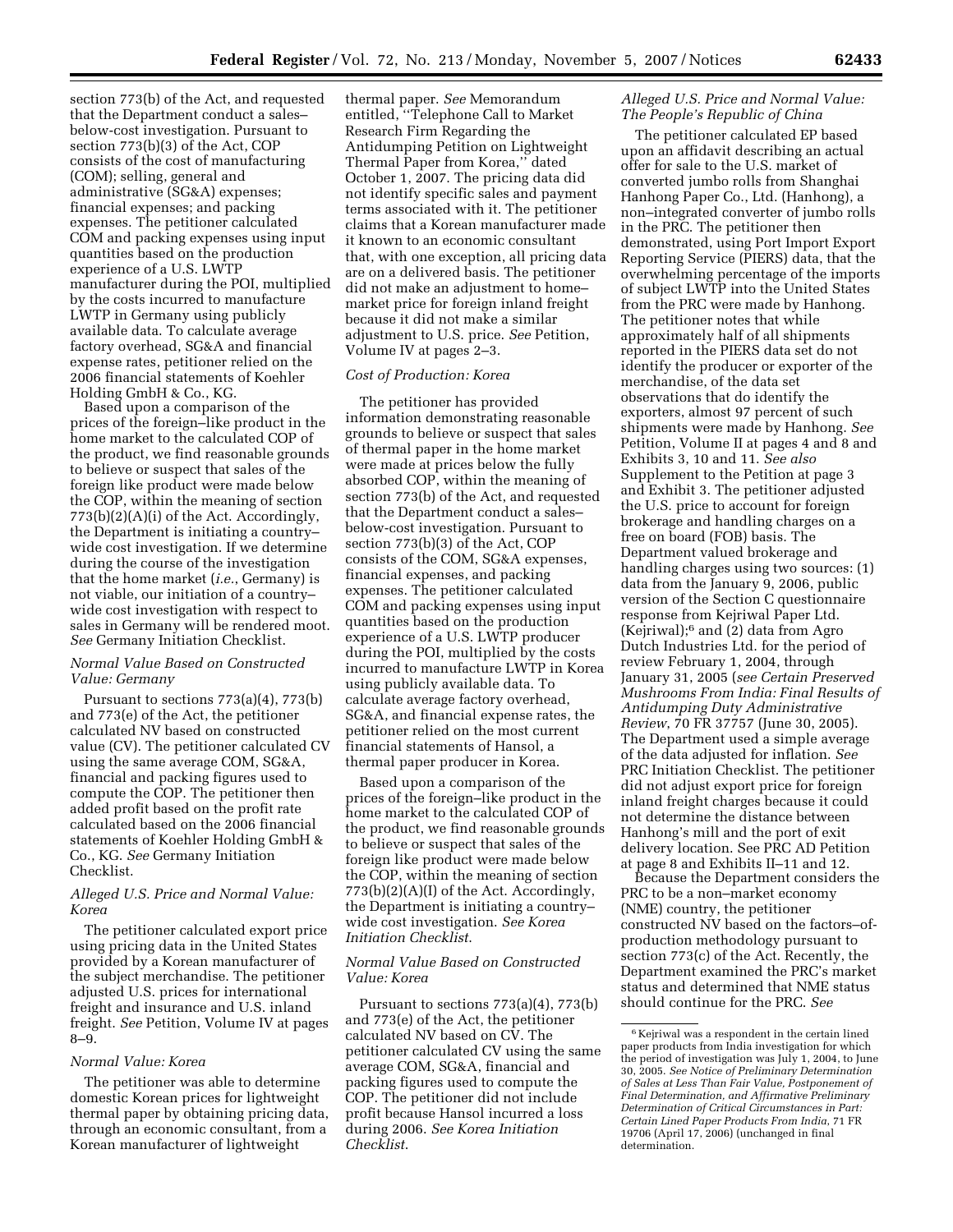Memorandum from the Office of Policy to David M. Spooner, Assistant Secretary for Import Administration, Regarding the People's Republic of China Status as a Non–Market Economy, dated August 30, 2006. This document is available on–line at: <http:// ia.ita.doc.gov/download/prc–nmestatus/prc–lined-paper–memo– 08302006.pdf>. In addition, in two recent investigations, the Department also determined that the PRC is an NME country. *See Final Determination of Sales at Less Than Fair Value: Certain Activated Carbon from the People's Republic of China*, 72 FR 9508 (March 2, 2007), and *Final Determination of Sales at Less Than Fair Value and Partial Affirmative Determination of Critical Circumstances: Certain Polyester Staple Fiber from the People's Republic of China*, 72 FR 19690 (April 19, 2007). In accordance with section 771(18)(C)(i) of the Act, the NME status remains in effect until revoked by the Department. The presumption of the NME status of the PRC has not been revoked by the Department and, therefore, remains in effect for purposes of the initiation of this investigation. Accordingly, the NV of the product is based appropriately on factors of production valued in a surrogate market economy country in accordance with section 773(c) of the Act. During the course of this investigation, all parties will have the opportunity to provide relevant information related to the issues of the PRC's NME status and the granting of separate rates to individual exporters.

The petitioner asserts that India is the most appropriate surrogate country for the PRC because India is a significant producer of comparable merchandise and at a level of economic development comparable to the PRC. *See* Petition, Volume II at page 2. Based on the information provided by the petitioner, we believe that the petitioner's use of India as a surrogate country is appropriate for purposes of initiating this investigation. After the initiation of the investigation, we will solicit comments regarding surrogate–country selection. Also, pursuant to 19 CFR 351.301(c)(3)(i), interested parties will be provided an opportunity to submit publicly available information to value the factors of production within 40 calendar days after the date of publication of the preliminary determination.

The petitioner provided dumping margin calculations using the Department's NME methodology as required by 19 CFR 351.202(b)(7)(i)(C) and 19 CFR 351.408. The petitioner bases its estimates of antidumping

margins from the PRC on the CV and offers for sale to the U.S. market by Hanghong, a non–integrated converter of jumbo rolls. Therefore, the petitioner calculated NV based on a cost model specific to a non–integrated converter of subject LWTP. Specifically, the petitioner relied upon the consumption rates, for the period covering July 1, through December 31, 2006, of one of the largest non–integrated U.S. converters of subject LWTP, which the petitioner stated should be similar to the consumption rates of Hanhong. *See*  Petition, Volume II at pages 4–5 and Exhibits II–3 and II–7. *See also*, Petitioner's Response to the Department's September 24, 2007 Request for Clarification of Certain Items Contained in the Petition: PRC (September 28, 2007) (Supplement to the Petition: PRC) at page 4. The petitioner stated that it did not make any adjustments to NV because no known material differences exist between the non–integrated U.S. converter's production experience and Hanhong's production experience. *See*  Supplement to the Petition: PRC at pages 5–6. Thus, the petitioner has assumed, for purposes of the Petition, that Hanhong, a non–integrated converter of subject LWTP in the PRC, uses the same inputs in the same quantities as those used by one of the largest non–integrated converters of subject LWTP in the United States.

With respect to the calculation of NV, pursuant to section 773(c)(4) of the Act, the petitioner valued all direct materials using Indian import data obtained from the Monthly Statistics of the Foreign Trade of India (MSFTI), as published by the Directorate General of Commercial Intelligence and Statistics of the Ministry of Commerce and Industry, Government of India and used in the World Trade Atlas (WTA), available at: <http://www.gtis.com/wta.htm>, for August 1, 2006, through January 31, 2007. Because the Department was able to obtain more contemporaneous information from the WTA for the same inputs provided by the petitioner, *i.e.*, September 1, 2006, through February 28, 2007, we used this data where applicable in the NV calculations. The petitioner converted the inputs valued in Indian rupees to U.S. dollars based on the average rupee/U.S. dollar exchange rate for the POI, as reported on the Department's website at <http:// ia.ita.doc.gov/exchange/index.html>. *See* PRC AD Petition at page 6 and Exhibit II–6. The petitioner relied upon the non–integrated U.S. converter's labor usage rates for production and packing and used the Department's

latest NME Wage Rate for the PRC, as reported on the Department's website at <http://ia.ita.doc.gov/wages/ index.html>. *Id.* The petitioner did not include energy and other utility cost inputs in its calculated NV because the non–integrated U.S. converter did not allocate any energy costs to the specific product level. *Id.* at pages 5–6 and Exhibits II–6 and 7.

In regard to the NV calculations, the petitioner derived the figures for factory overhead (FOH), SG&A, and profit for the fiscal year ending March 31, 2006, from the financial statements of Parag Copigraph Pvt. Ltd. (Parag), a non– integrated Indian converter of subject LWTP. *See* PRC AD Petition at page 7 and Exhibits II–6 and PRC AD Supplemental Response at pages 6–7 and Exhibit 2. We did not make any other adjustment to the NV, as calculated by the petitioner. *See* PRC Initiation Checklist for further details on these calculations and the adjustments the Department made to these calculations.

# **Fair–Value Comparisons**

Based on the data provided by petitioners, there is reason to believe that imports of LWTP from Germany, Korea, and the PRC are being, or are likely to be, sold in the United States at less than fair value. Based on comparisons of export price to NV that we revised with respect to the PRC, as discussed above, and calculated in accordance with section 773(c) of the Act, these are the estimated dumping margins for LWTP: 1) the estimated dumping margin for Germany based on a price–to-price comparison is 29.79 percent; the estimated dumping margins for Germany based on a price–to-CV comparison range from 59.80 percent to 75.36 percent; 2) the estimated dumping margin for Korea based on a price–toprice comparison is 40.30 percent; the estimated dumping margin for Korea based on a price–to-CV comparison is 65.63 percent; and 3) the estimated dumping margin for the PRC is 108.25 percent.

# **Initiation of Antidumping Investigations**

Based upon the examination of the Petition on LWTP from Germany, Korea, and the PRC, we find that the Petition meet the requirements of section 732 of the Act. Therefore, we are initiating antidumping duty investigations to determine whether imports of LWTP from Germany, Korea, and the PRC are being, or are likely to be, sold in the United States at less than fair value. In accordance with section 733(b)(1)(A) of the Act and 19 CFR 351.205((b)(1),